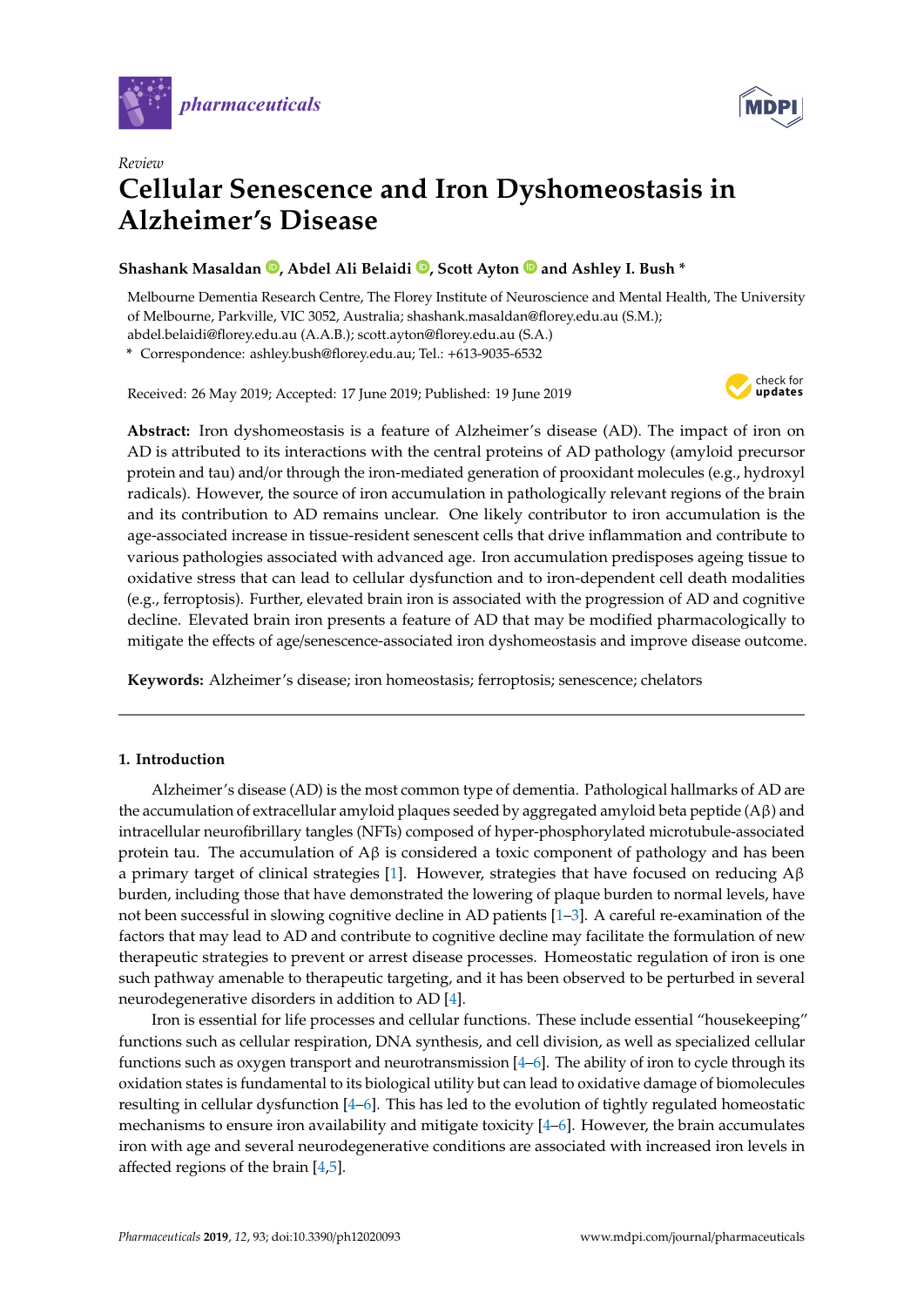The cause of age-associated iron accumulation in brain regions relevant to AD and its impact on disease are relevant questions to determine the utility of brain iron redistribution as a therapeutic disease are relevant questions to determine the utility of brain from redistribution as a therapeutic<br>strategy for AD. In this review we explore the contribution of iron to AD and describe the potential contribution of the proinflammatory senescence program to brain iron accumulation (Figure [1\)](#page-1-0). contribution of the proinflammatory senescence program to brain iron accumulation (Figure 1). Notably, while iron accumulation in AD may not be sufficiently high to result in iron toxicity [\[6\]](#page-5-3), Notably, while iron accumulation in AD may not be sufficiently high to result in iron toxicity [6], iron dyshomeostasis and elevated iron predisposes and enhances the susceptibility of brain tissue to iron dyshomeostasis and elevated iron predisposes and enhances the susceptibility of brain tissue to oxidative dysfunction (e.g., lower glutathione, increased lipid peroxidation, and increased reactive oxidative dysfunction (e.g., lower glutathione, increased lipid peroxidation, and increased reactive oxygen species) and accelerates cell death modalities such as ferroptosis (reviewed in [\[4\]](#page-5-2)). Finally, oxygen species) and accelerates cell death modalities such as ferroptosis (reviewed in [4]). Finally, we describe the therapeutic opportunities that may be explored to alleviate AD through pharmacological we describe the therapeutic opportunities that may be explored to alleviate AD through chelation of iron in the brain. pharmacological chelation of iron in the brain. strategy for AD. In this review we explore the contribution of iron to AD and describe the potential

<span id="page-1-0"></span>

**Figure 1.** Cellular senescence is a potential contributor to the age-associated accumulation of brain **Figure 1.** Cellular senescence is a potential contributor to the age-associated accumulation of brain iron. Factors that influence brain iron with age include inflammation, altered vasculature, and iron. Factors that influence brain iron with age include inflammation, altered vasculature, and altered metabolism. Elevated brain iron is associated with Alzheimer's disease (AD) pathology, cognitive decline, and may lead to neuron loss via iron-dependent oxidative cell death such as ferroptosis. Iron chelation may mitigate some of these effects and alleviate AD progression.

## **2. Iron Dyshomeostasis is Associated with AD 2. Iron Dyshomeostasis is Associated with AD**

In the brain, iron accumulation is observed in regions affected by AD such as the parietal cortex, In the brain, iron accumulation is observed in regions affected by AD such as the parietal cortex, motor cortex, and hippocampus [7-[15\]](#page-5-6). The intensity of iron accumulation, observed by histology, the frontal cortex is different between the subtypes of AD. This can be used to distinguish between in the frontal cortex is different between the subtypes of AD. This can be used to distinguish between sporadic (late onset) and familial (early onset) AD [16] and reflects disease severity [17,18]. Overall, sporadic (late onset) and familial (early onset) AD [\[16\]](#page-6-0) and reflects disease severity [\[17,](#page-6-1)[18\]](#page-6-2). Overall, patients with familial AD are affected more in magnetic resonance imaging (MRI) scores compared patients with familial AD are affected more in magnetic resonance imaging (MRI) scores compared to n<br>patients with sporadic AD, which may reflect higher iron accumulation in familial AD [\[16\]](#page-6-0). Further, the forms of iron observed in AD patients vary in their magnetic moment (measured via superconducting superconducting quantum interference device magnetometry) when compared with those from age-quantum interference device magnetometry) when compared with those from age- and gender-matched and matched controls and general matched controls with doce homings and general matched controls [\[19\]](#page-6-3). Magnetic moment is the property of a substance that determines the torque it experiences when influenced by an external magnetic field. Thus, change in magnetic moment reflects a change in the molecular state of iron and indicates possible dysregulation of iron homeostasis [\[19\]](#page-6-3). For example, a higher magnetic moment in AD brain tissue vs. control tissue in the absence of changes in the concentration of magnetite (an oxide of iron that can be magnetized) may indicate the larger size of magnetite particles in AD brains. This in turn suggests a dysfunction of iron storage in ferritin (iron storage protein) and/or accumulation of  $A\beta$  in AD tissue [\[19\]](#page-6-3). Further, iron levels measured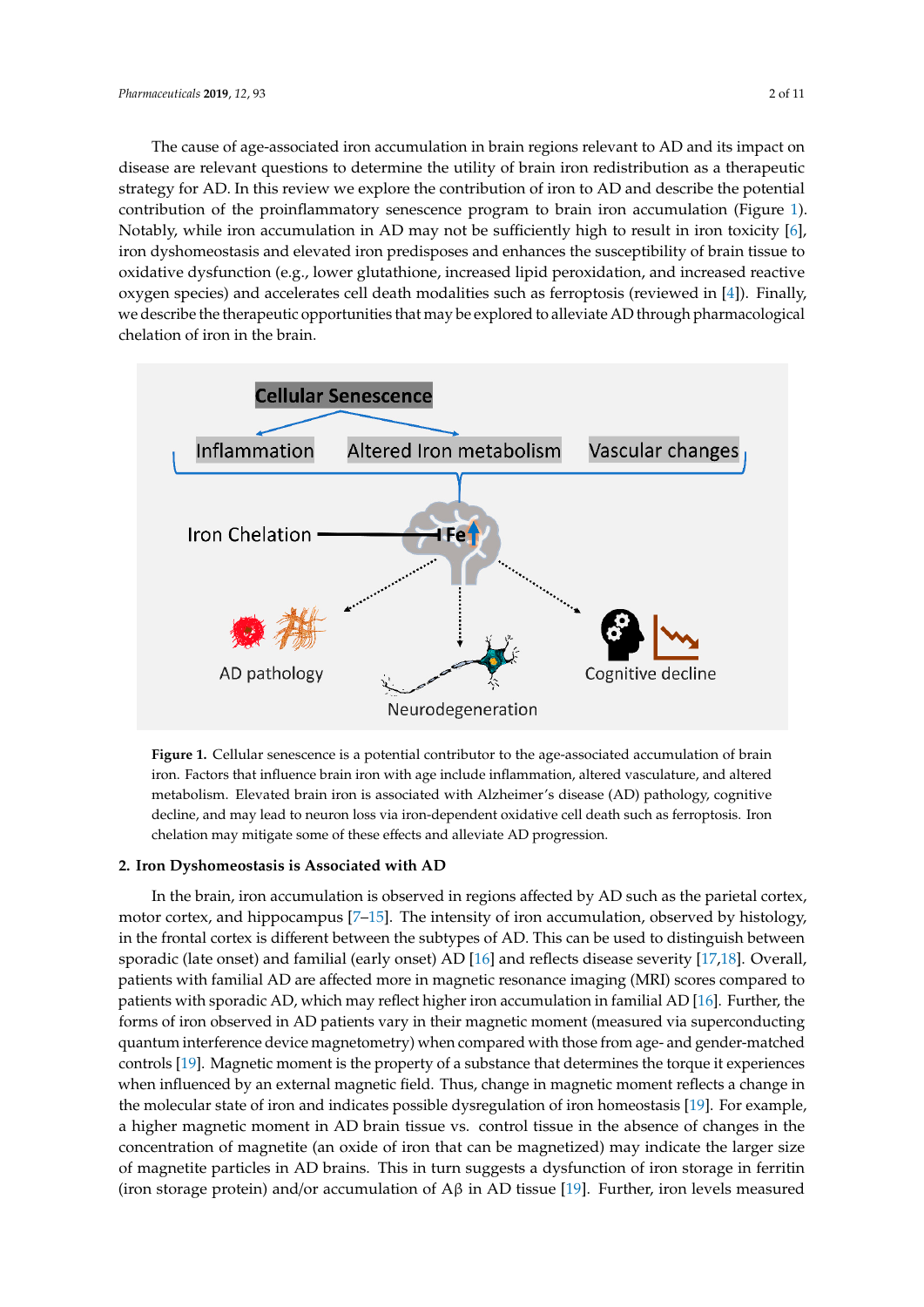post-mortem are elevated in the inferior temporal cortex only in patients diagnosed with AD during their lives, with AD pathology confirmed post-mortem [\[20\]](#page-6-4).

Iron is associated with the pathological lesions of AD [\[17,](#page-6-1)[21–](#page-6-5)[29\]](#page-6-6). Some studies implicate iron as a direct contributor to AD pathology by promoting the aggregation and oligomerization of  $A\beta$ peptides [\[17](#page-6-1)[,26,](#page-6-7)[28](#page-6-8)[–33\]](#page-6-9). Levels of iron and ferritin (iron storage protein) in brain tissue are associated with the amount of amyloid deposition [\[17](#page-6-1)[,34](#page-6-10)[,35\]](#page-6-11). Iron is accumulated in amyloid plaques as a mineralized magnetite species in mouse and human models of amyloid deposition [\[26](#page-6-7)[–29\]](#page-6-6). A $\beta$  may enhance iron mineralization as Aβ peptides can lead to the production of iron-mineral nanoparticles in vitro [\[36\]](#page-7-0). It is hypothesized that the oxidative damage associated with the aggregation of  $\mathbf{A}\beta$  is due to redox active metals (e.g., iron and copper) to which it binds, leading to the production of oxidants such as hydrogen peroxide [\[37](#page-7-1)[,38\]](#page-7-2).

Iron may impact the production of  $\beta \beta$  by enhancing the translation and amyloidogenic processing of amyloid precursor protein (APP) [\[39](#page-7-3)[–45\]](#page-7-4). APP, when processed through a non-amyloidogenic pathway, is cleaved by  $\alpha$ -secretase followed by cleavage by γ-secretase. Iron availability may perturb this process through the aberrant binding of iron response proteins to putative iron response elements on APP mRNA [\[43–](#page-7-5)[45\]](#page-7-4). Additionally, iron can mediate tau phosphorylation and aggregation [\[46–](#page-7-6)[48\]](#page-7-7). These events can be mitigated by the chelation of iron [\[49\]](#page-7-8). Tau accumulation in NFTs is associated with an induction of heme oxygenase-1 which can exacerbate oxidative stress through the release of iron by the breakdown of heme [\[45,](#page-7-4)[50](#page-7-9)[–52\]](#page-7-10).

Brain iron and ferritin are associated with cognitive loss in AD. Iron was strongly associated with the rate of cognitive decline 12 years prior to death in the subjects from the Memory and Ageing Project (*n* = 209) [\[20\]](#page-6-4). While the direct measurement of brain iron is challenging, ferritin levels in cerebrospinal fluid can be used as a proximate reporter of brain iron load. While brain iron levels are reflected in CSF (cerebrospinal fluid) ferritin, they may also be impacted by the inflammation status of the brain. Regardless, CSF ferritin can predict cognitive decline and the transition from mild cognitive impairment to AD [\[53\]](#page-7-11). Ferritin in the CSF predicts the rate of decline in brain metabolism (proximate indicator of neurodegeneration), as measured by fluorodeoxyglucose positron emission tomography (FDG-PET) in subjects with high amyloid pathology (high CSF t-tau/ $\Delta \beta$ 42 ratio) but not in subjects with low amyloid pathology [\[54\]](#page-7-12). Another longitudinal study conducted over six years determined that elevated magnetic susceptibility in the hippocampus, determined by an MRI technique called quantitative susceptibility mapping (QSM), is a strong predictor for an accelerated rate of cognitive decline in amyloid positive subjects [\[55\]](#page-8-0). QSM may also be used to longitudinally and non-invasively monitor amyloid accumulation and iron deposition, and may serve as a diagnostic aid for AD [\[35\]](#page-6-11). Taken together, these studies suggest that iron is important for cognitive deterioration when there is underlying pathology.

#### **3. Cellular Senescence is Associated with AD and Iron Dyshomeostasis**

Cellular senescence is a proinflammatory cell fate associated with several age-related disorders, including AD [\[56](#page-8-1)[–58\]](#page-8-2). The senescence phenotype is classically described in cultured cells undergoing terminal replicative arrest [\[59\]](#page-8-3) that display enlarged cell morphology and characteristic alterations of their chromatin, secretory profile (senescence-associated secretory phenotype (SASP)), and cell cycle regulatory proteins (cyclins and cyclin-dependent kinases) [\[60\]](#page-8-4). Senescence in culture is typically induced through sub-culturing to replicative exhaustion, inducing DNA damage (through oxidative stress, ionizing radiation, or pharmacological agents), or aberrant oncogenic activation (e.g., overexpression of H*ras*V12) [\[60\]](#page-8-4). The occurrence of senescent cells in tissue is now widely accepted [\[61–](#page-8-5)[65\]](#page-8-6) and several functions have been ascribed to them, including involvement in wound healing [\[66](#page-8-7)[,67\]](#page-8-8), tissue repair [\[68\]](#page-8-9), and embryonic development (developmental senescence) [\[69,](#page-8-10)[70\]](#page-8-11). Despite these beneficial roles, the persistent accumulation of senescence in tissue with age is associated with age-associated pathologies and functional decline. The clearance of senescent cells from tissue in mice can alleviate pathologies related to ageing [\[56–](#page-8-1)[58](#page-8-2)[,71](#page-8-12)[–81\]](#page-9-0). While the overall burden of senescent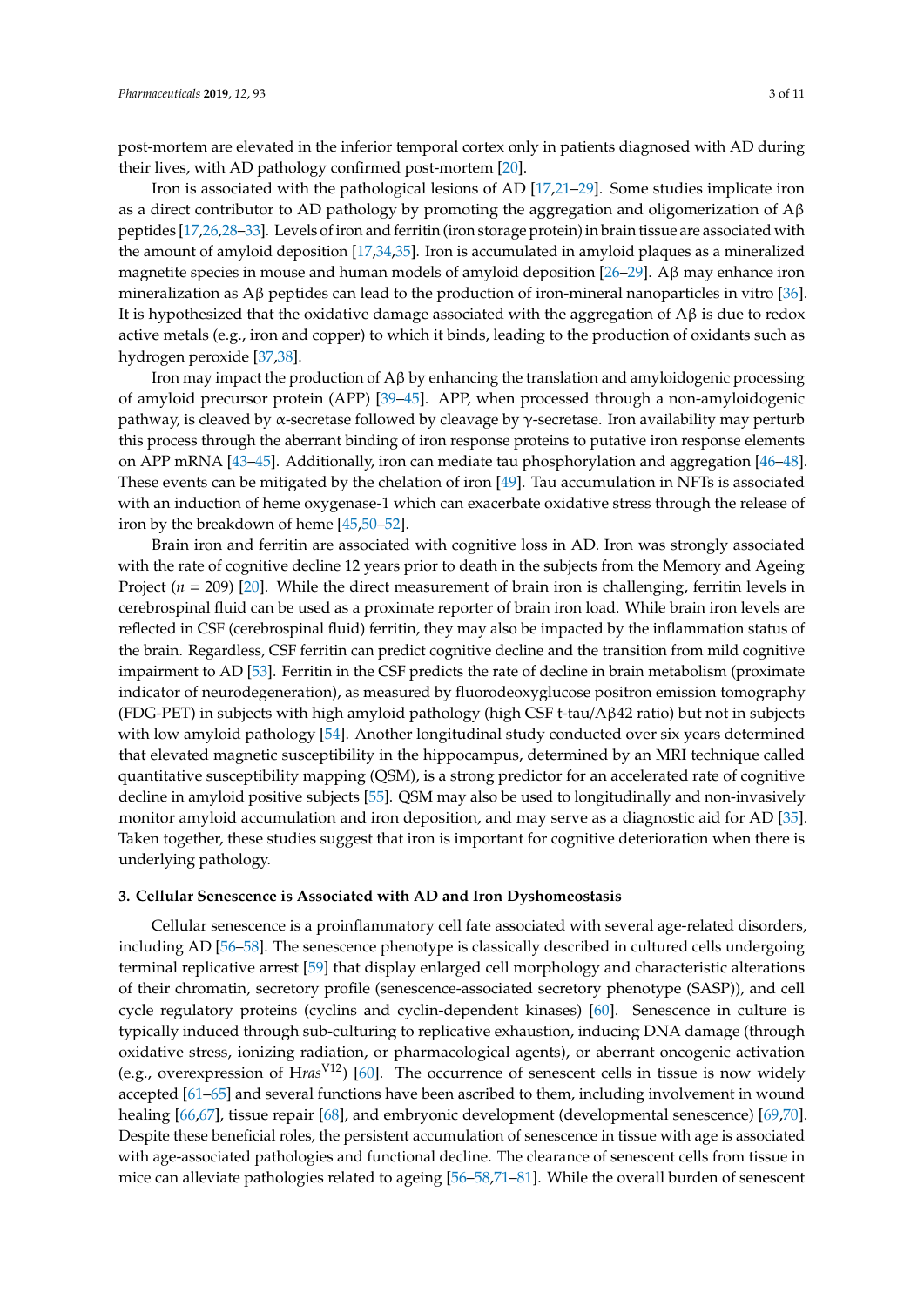cells in ageing tissue is low, these cells persistently propagate degenerative and proinflammatory conditions in their microenvironment [\[56](#page-8-1)[–58,](#page-8-2)[71](#page-8-12)[–83\]](#page-9-1). In the brain the senescence program can be triggered in astrocytes and microglia, with recent evidence suggesting that even neurons may display a senescent signature despite being post-mitotic. A more flexible definition of senescence based on the outcomes of senescent cell phenotypes (e.g., chronic inflammation) may be relevant to explain age-related pathologies in vivo. As the molecular changes associated with normal ageing that promote AD are yet to be fully defined, the impact of cellular senescence on age-related neuroinflammation, decline in cognition, and AD is currently unknown [\[75\]](#page-9-2).

Evidence for the induction of senescence in cells of the brain and its links with neurodegenerative disorders is steadily increasing. In cell culture, astrocytes exposed to hydrogen peroxide (oxidative stress) or irradiation display markers of senescence, such as senescence-associated βgalactosidase staining (SAβgal) (visualized by enzymatic activity assay for lysosomal βgalactosidase at pH 6.0) and elevated expression levels of  $p16^{INK4A}$  and  $p21$  (measured via quantitative PCR for the increase in transcript levels or Western blotting to reflect changes in protein abundance), and develop a proinflammatory secretory phenotype similar to the SASP observed in senescent fibroblasts [\[84–](#page-9-3)[86\]](#page-9-4). Similarly, irradiated neuronal cells show features of senescence (SAβgal positivity) and become susceptible to the senolytic pharmacological cocktail of dasatinib (kinase inhibitor anti-cancer drug) and quercetin (plant-derived flavonoid) [\[58\]](#page-8-2). In human brain tissue an increase in the burden of  $p16^{INK4A}$ -expressing astrocytes is observed with age [\[87\]](#page-9-5). Cellular senescence in neuronal progenitor cells is implicated in the reduced remyelination observed in progressive multiple sclerosis [\[88\]](#page-9-6). In mouse models, senescence in the brain has been observed in response to physiological (e.g., obesity-induced [\[89\]](#page-9-7)) and physical (e.g., traumatic brain injury following controlled cortical impact [\[90\]](#page-9-8)) stressors.

In the context of AD, astrocytes expressing  $p16^{INK4A}$  are enriched in the frontal cortex of AD patients compared to age-matched non-AD adults [\[87\]](#page-9-5). Further, oligodendrocyte progenitor cells displaying a senescent phenotype (high p21 expression) are associated with amyloid plaques in the brains of human AD patients [\[58\]](#page-8-2). Recently, studies using mouse models that overexpress mutant tau and phenocopy aspects of AD have indicated a strong link between the induction of cellular senescence and the appearance of AD pathology [\[56,](#page-8-1)[57\]](#page-8-13). In particular, the ablation of senescent cells from the tissue of these mice led to a reduction in the phosphorylation and aggregation of tau [\[56,](#page-8-1)[57\]](#page-8-13). In another mouse model of AD (APP/PS1), senolytic treatment, using a combination of dasatinib and quercetin that reduced the burden of senescent cells associated with amyloid plaque, lowered  $A\beta$ load, reduced neuroinflammation, and reduced cognitive defects [\[58\]](#page-8-2). Interestingly,  $\text{A}β$  can induce senescence in cultured oligodendrocyte progenitor cells [\[58\]](#page-8-2) and drive SASP in cultured epithelial cells and fibroblasts via CD36 [\[91\]](#page-9-9). This may indicate that AD pathologies can further sustain/enhance tissue-resident senescence burden. Taken together, these studies suggest that senescence induction occurs in the brain and is associated with AD.

While the clearance of senescent cells in tissues of mice has now been demonstrated to mitigate age-associated pathologies, including AD, the impact of removing them in tissues of longer-living mammals, including humans, is yet to be determined. A small  $(n = 14)$  first in-human clinical trial of the senolytic cocktail of dasatinib and quercetin in idiopathic pulmonary fibrosis (IPF), a fatal cellular senescence-associated disease [\[76\]](#page-9-10), provided no conclusive evidence of senescence clearance or reduction in SASP despite achieving its primary endpoints (retention and completion rate; both 100%) and some benefit in the physical function of patients [\[92\]](#page-9-11). Considering the known functional benefits of senescence in wound healing and tissue repair, as well as other potential benefits that may be currently unknown, the life-long clearance of senescent cells in humans may be deleterious. Further, therapeutic strategies based on the complete clearance of senescent cells may be difficult to administer in disorders like AD where the disease develops over several decades. An alternative strategy is to target specific phenotypic features of senescent cells that are relevant in certain disease settings. Iron accumulation is one such feature that is observed in senescent cells and is of relevance in AD [\[82\]](#page-9-12).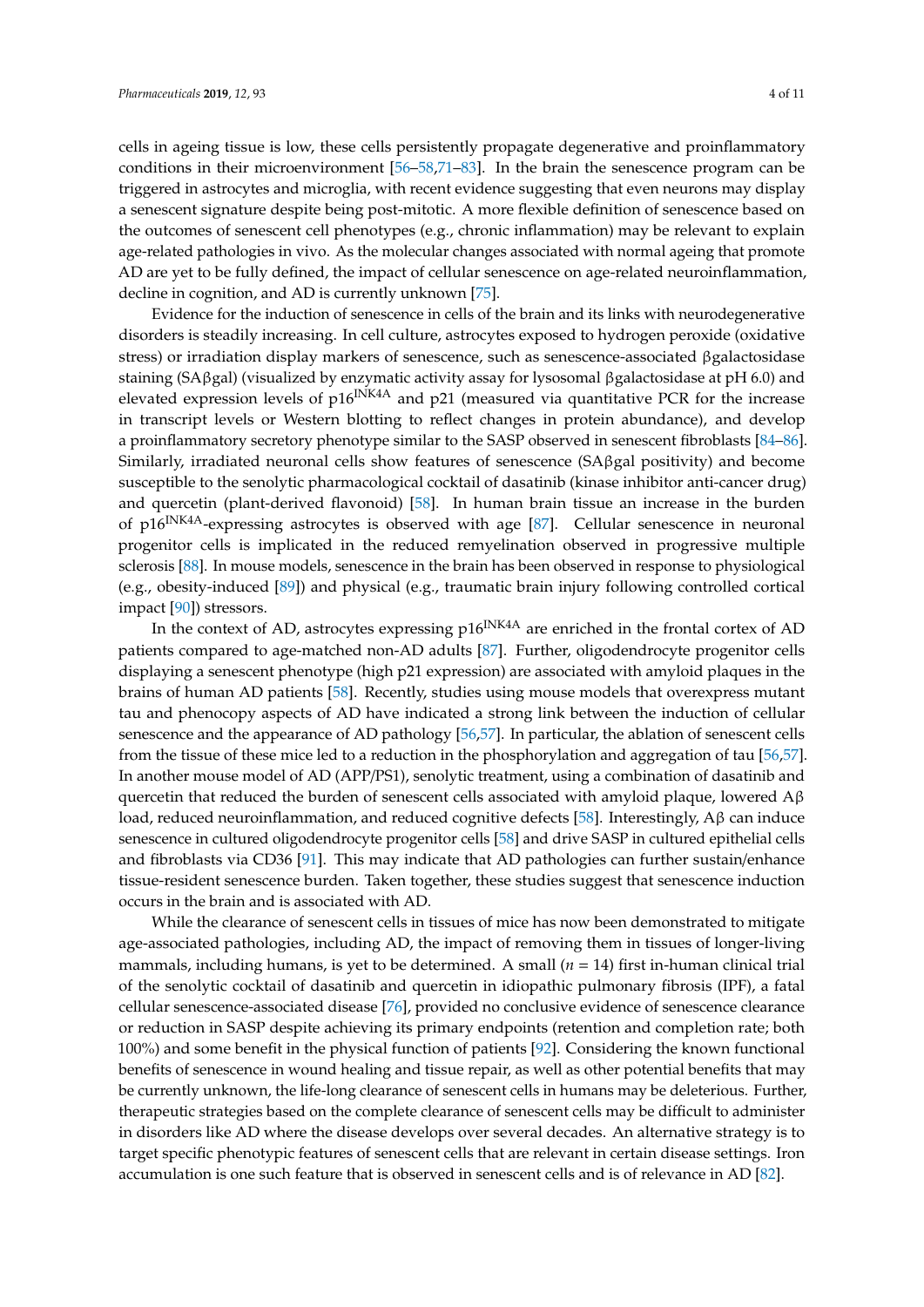Senescent cells in vitro display aberrant iron homeostasis [\[82\]](#page-9-12), and there are some indications that their abundance influences iron levels in ageing tissue [\[82](#page-9-12)[,93](#page-9-13)[,94\]](#page-10-0). Senescent cells display elevated iron and a concomitant increase in ferritin and markers of oxidative stress in vitro [\[82](#page-9-12)[,93–](#page-9-13)[95\]](#page-10-1). Iron is known to promote the induction of senescence in cultured microglia [\[96\]](#page-10-2). Iron chelators such as deferoxamine and deferiprone can reduce and prevent the accumulation of iron and ferritin observed in cellular senescence in vitro [\[82\]](#page-9-12). The chelation of iron in *Caenorhabditis elegans*, a model organism of ageing that displays iron dysfunction in senescent intestinal cells [\[97\]](#page-10-3), leads to a reduction in iron-dependent oxidation and cell death [\[98\]](#page-10-4). In the context of brain tissue, SASP may drive ferritin expression in neurons and glia as an acute phase response which may enhance their susceptibility to the iron-mediated cell death process, ferroptosis. The effects of iron chelation on senescence-associated iron accumulation and its impact on SASP or ferroptotic vulnerability are yet to be explored in vivo and present a therapeutic opportunity to treat AD (Figure [1\)](#page-1-0).

## **4. Iron as a Therapeutic Target in AD**

Iron neurochemistry as a modifiable feature to treat AD has generated renewed interest since clinical trials for iron chelators have shown promise recently in other neurodegenerative disorders such as Parkinson's disease (PD) and motor neuron disease (MND) [\[6](#page-5-3)[,99–](#page-10-5)[104\]](#page-10-6). The efforts towards the "iron hypothesis" of AD have also been bolstered by the unravelling of complex molecular crosstalk between iron regulatory proteins and the suspected players of AD pathology.

Historically, the first study that explored iron chelation against AD was published in 1991, which tested the effectiveness of intramuscular application of the iron chelator deferoxamine in 48 patients over two years [\[105\]](#page-10-7). The study showed that low-dose administration of this iron chelator slowed the clinical progression of dementia associated with AD compared with controls. A decade later, a pilot phase 2 clinical trial in patients with moderately severe AD using clioquinol (PBT1), a drug inhibiting zinc and copper ions from binding to  $A\beta$ , was conducted on 36 patients [\[106\]](#page-10-8). A positive clinical effect, corresponding to a reduction in the rate of cognitive decline, was seen in the more severely affected patients. Moreover, a biological effect corresponding to a decline in plasma Aβ42 levels was observed. Currently, the safety and efficacy of deferiprone, an iron chelator that passes the blood–brain barrier, is under evaluation in a phase 2 randomized placebo-controlled clinical trial in participants with prodromal AD and mild AD (NCT03234686).

## **5. Conclusions**

Despite the ever-increasing socioeconomic burden of AD, there is frustratingly no disease-modifying treatment for this affliction. The historic and emerging evidence that iron contributes to the clinical progression of AD should not be ignored as a potential avenue for therapy development. The reported benefits for iron chelation in other neurodegenerative diseases such as PD and MND should open the possibility of pharmacological manipulation of brain iron as an alternative therapeutic approach for AD. The perturbed iron homeostasis observed in senescent cells presents a possible cell-specific target of iron chelation therapy which may enhance the efficacy of approaches aimed at lowering age/pathology-related iron accumulation. Further, the strategy to modify specific phenotypic features (e.g., reducing iron accumulation using chelators such as deferiprone) of senescent cells that contribute to pathology may be of benefit in the human context where the complete ablation of senescent cells from tissue may be difficult or even deleterious due to a loss of beneficial effects associated with senescence (e.g., tissue repair and wound healing). The consequence of cellular senescence on the iron homeostasis of the brain requires further characterization. This may open additional avenues for the development of new classes of drugs that may provide benefits for AD patients and provide strategies for halting their decline and delaying the onset of neurodegeneration.

**Author Contributions:** S.M. produced the original draft and figure. A.A.B., S.A. and A.I.B. reviewed and edited the manuscript and provided critical feedback.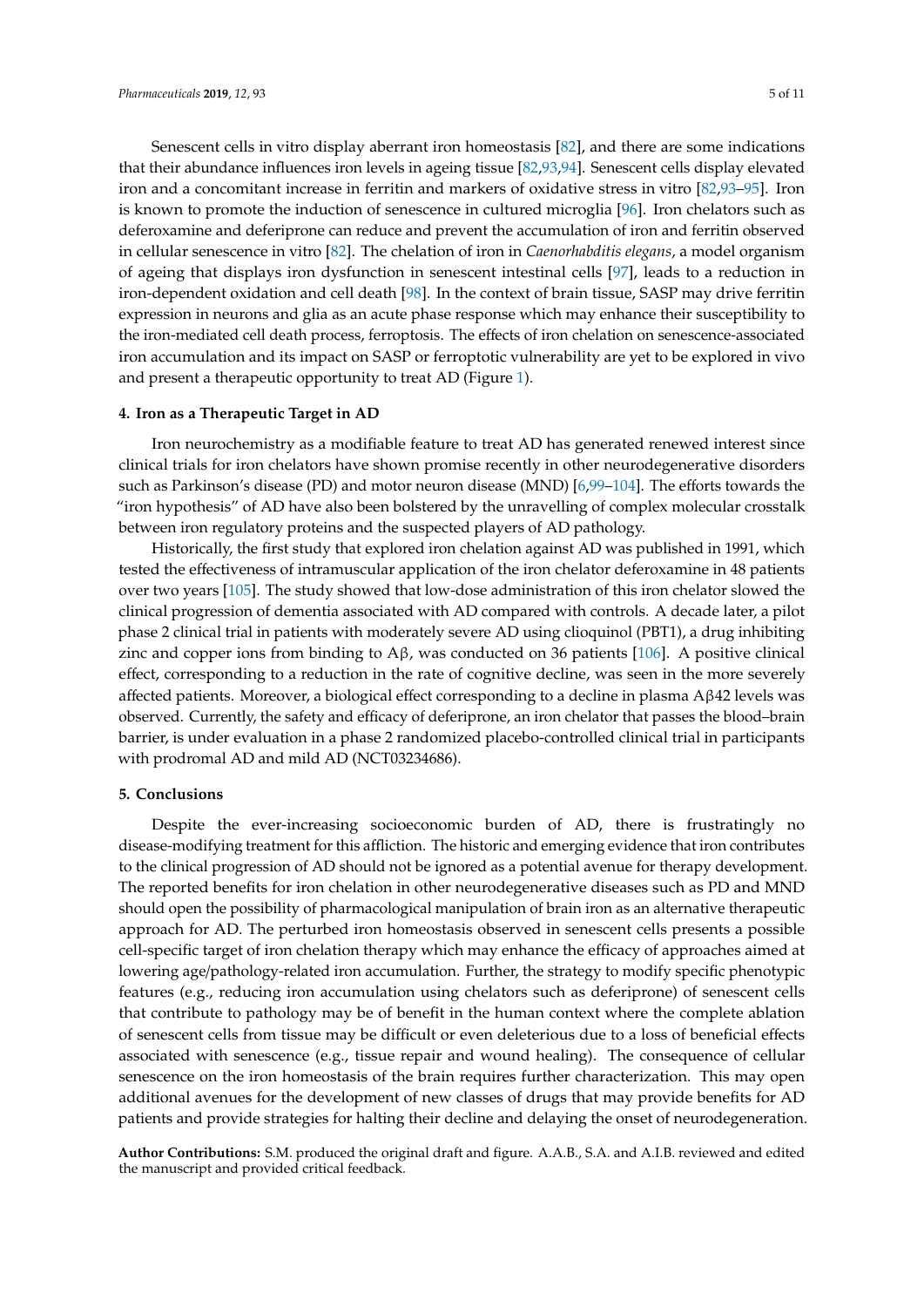**Funding:** Supported by funds from the Australian National Health and Medical Research Council (NHMRC: GNT1159403). Support from the Alzheimer's Association (AARFD-16-442821 to AAB) is gratefully acknowledged. A.I.B. is supported by funds from the National Health and Medical Research Council of Australia (GNT1103703, GNT1101533).

**Acknowledgments:** The Florey Institute of Neuroscience and Mental Health acknowledges support from the Victorian Government, particularly funding from the Operational Infrastructure Support Grant.

**Conflicts of Interest:** A.I.B. is a shareholder in Prana Biotechnology Ltd., Cogstate Ltd., Brighton Biotech LLC, Grunbiotics Pty Ltd., Eucalyptus Pty Ltd., and Mesoblast Ltd. He is a paid consultant for, and has a profit share interest in, Collaborative Medicinal Development Pty Ltd.

## **References**

- <span id="page-5-0"></span>1. Nikseresht, S.; Bush, A.I.; Ayton, S. Treating Alzheimer's disease by targeting iron. *Br. J. Pharmacol.* **2019**. [\[CrossRef\]](http://dx.doi.org/10.1111/bph.14567) [\[PubMed\]](http://www.ncbi.nlm.nih.gov/pubmed/30632143)
- 2. Alborzinia, H.; Ignashkova, T.I.; Dejure, F.R.; Gendarme, M.; Theobald, J.; Wölfl, S.; Lindemann, R.K.; Reiling, J.H. Golgi stress mediates redox imbalance and ferroptosis in human cells. *Commun. Biol.* **2018**, *1*, 210. [\[CrossRef\]](http://dx.doi.org/10.1038/s42003-018-0212-6) [\[PubMed\]](http://www.ncbi.nlm.nih.gov/pubmed/30511023)
- <span id="page-5-1"></span>3. Biogen and Eisai to Discontinue Phase 3 Engage and Emerge Trials of Aducanumab in Alzheimer's Disease. Available online: http://[investors.Biogen.Com](http://investors.Biogen.Com/news-releases/news-release-details/biogen-and-eisai-discontinue-phase-3-engage-and-emerge-trials)/news-releases/news-release-details/biogen-and[eisai-discontinue-phase-3-engage-and-emerge-trials](http://investors.Biogen.Com/news-releases/news-release-details/biogen-and-eisai-discontinue-phase-3-engage-and-emerge-trials) (accessed on 24 April 2019).
- <span id="page-5-2"></span>4. Masaldan, S.; Bush, A.I.; Devos, D.; Rolland, A.S.; Moreau, C. Striking while the iron is hot: Iron metabolism and ferroptosis in neurodegeneration. *Free Radic. Biol. Med.* **2018**, *133*, 221–233. [\[CrossRef\]](http://dx.doi.org/10.1016/j.freeradbiomed.2018.09.033)
- <span id="page-5-4"></span>5. Belaidi, A.A.; Bush, A.I. Iron neurochemistry in Alzheimer's disease and Parkinson's disease: Targets for therapeutics. *J. Neurochem.* **2016**, *139* (Suppl. 1), 179–197. [\[CrossRef\]](http://dx.doi.org/10.1111/jnc.13425) [\[PubMed\]](http://www.ncbi.nlm.nih.gov/pubmed/26545340)
- <span id="page-5-3"></span>6. Eid, R.; Arab, N.T.T.; Greenwood, M.T. Iron mediated toxicity and programmed cell death: A review and a re-examination of existing paradigms. *Biochim. Biophys. Acta* **2017**, *1864*, 399–430. [\[CrossRef\]](http://dx.doi.org/10.1016/j.bbamcr.2016.12.002) [\[PubMed\]](http://www.ncbi.nlm.nih.gov/pubmed/27939167)
- <span id="page-5-5"></span>7. Bartzokis, G.; Sultzer, D.; Mintz, J.; Holt, L.E.; Marx, P.; Phelan, C.K.; Marder, S.R. In vivo evaluation of brain iron in Alzheimer's disease and normal subjects using MRI. *Biol. Psychiatry* **1994**, *35*, 480–487. [\[CrossRef\]](http://dx.doi.org/10.1016/0006-3223(94)90047-7)
- 8. Bartzokis, G.; Tishler, T.A. MRI evaluation of basal ganglia ferritin iron and neurotoxicity in Alzheimer's and Huntingon's disease. *Cell. Mol. Biol.* **2000**, *46*, 821–833.
- 9. Ding, B.; Chen, K.M.; Ling, H.W.; Sun, F.; Li, X.; Wan, T.; Chai, W.M.; Zhang, H.; Zhan, Y.; Guan, Y.J. Correlation of iron in the hippocampus with MMSE in patients with Alzheimer's disease. *J. Magn. Reson. Imaging* **2009**, *29*, 793–798. [\[CrossRef\]](http://dx.doi.org/10.1002/jmri.21730)
- 10. Pfefferbaum, A.; Adalsteinsson, E.; Rohlfing, T.; Sullivan, E.V. MRI estimates of brain iron concentration in normal aging: Comparison of field-dependent (FDRI) and phase (SWI) methods. *NeuroImage* **2009**, *47*, 493–500. [\[CrossRef\]](http://dx.doi.org/10.1016/j.neuroimage.2009.05.006)
- 11. Bilgic, B.; Pfefferbaum, A.; Rohlfing, T.; Sullivan, E.V.; Adalsteinsson, E. MRI estimates of brain iron concentration in normal aging using quantitative susceptibility mapping. *NeuroImage* **2012**, *59*, 2625–2635. [\[CrossRef\]](http://dx.doi.org/10.1016/j.neuroimage.2011.08.077)
- 12. Luo, Z.; Zhuang, X.; Kumar, D.; Wu, X.; Yue, C.; Han, C.; Lv, J. The correlation of hippocampal T2-mapping with neuropsychology test in patients with Alzheimer's disease. *PLoS ONE* **2013**, *8*, e76203. [\[CrossRef\]](http://dx.doi.org/10.1371/journal.pone.0076203) [\[PubMed\]](http://www.ncbi.nlm.nih.gov/pubmed/24098779)
- 13. Langkammer, C.; Ropele, S.; Pirpamer, L.; Fazekas, F.; Schmidt, R. MRI for iron mapping in Alzheimer's disease. *Neuro Degener. Dis.* **2014**, *13*, 189–191. [\[CrossRef\]](http://dx.doi.org/10.1159/000353756) [\[PubMed\]](http://www.ncbi.nlm.nih.gov/pubmed/23942230)
- 14. Tao, Y.; Wang, Y.; Rogers, J.T.; Wang, F. Perturbed iron distribution in Alzheimer's disease serum, cerebrospinal fluid, and selected brain regions: A systematic review and meta-analysis. *J. Alzheimer's Dis.* **2014**, *42*, 679–690. [\[CrossRef\]](http://dx.doi.org/10.3233/JAD-140396) [\[PubMed\]](http://www.ncbi.nlm.nih.gov/pubmed/24916541)
- <span id="page-5-6"></span>15. Ghadery, C.; Pirpamer, L.; Hofer, E.; Langkammer, C.; Petrovic, K.; Loitfelder, M.; Schwingenschuh, P.; Seiler, S.; Duering, M.; Jouvent, E.; et al. R2\* mapping for brain iron: Associations with cognition in normal aging. *Neurobiol. Aging* **2015**, *36*, 925–932. [\[CrossRef\]](http://dx.doi.org/10.1016/j.neurobiolaging.2014.09.013) [\[PubMed\]](http://www.ncbi.nlm.nih.gov/pubmed/25443291)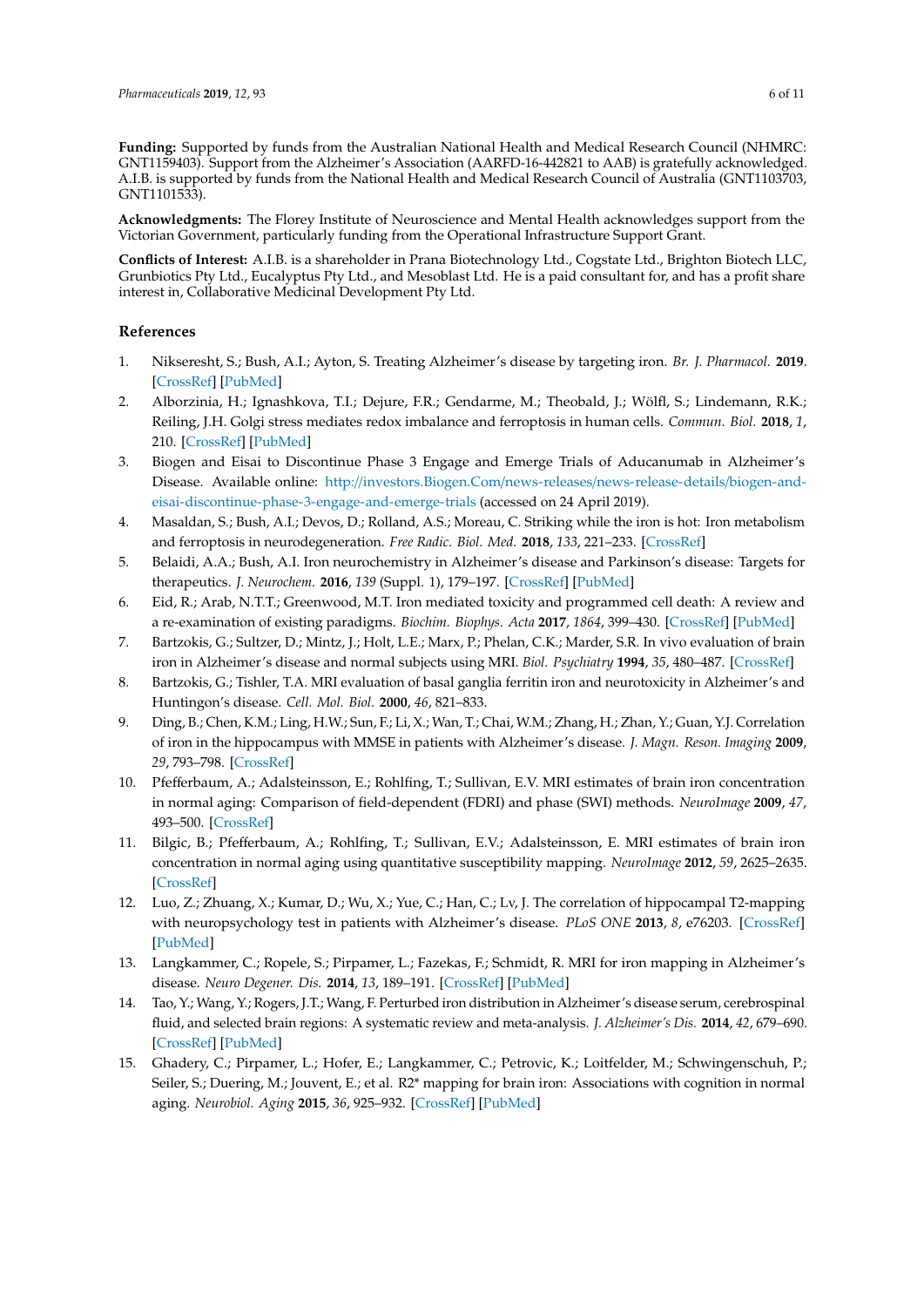- <span id="page-6-0"></span>16. Bulk, M.; Abdelmoula, W.M.; Nabuurs, R.J.A.; van der Graaf, L.M.; Mulders, C.W.H.; Mulder, A.A.; Jost, C.R.; Koster, A.J.; van Buchem, M.A.; Natte, R.; et al. Postmortem MRI and histology demonstrate differential iron accumulation and cortical myelin organization in early- and late-onset Alzheimer's disease. *Neurobiol. Aging* **2018**, *62*, 231–242. [\[CrossRef\]](http://dx.doi.org/10.1016/j.neurobiolaging.2017.10.017)
- <span id="page-6-1"></span>17. Bulk, M.; Kenkhuis, B.; van der Graaf, L.M.; Goeman, J.J.; Natte, R.; van der Weerd, L. Postmortem t2\* weighted MRI imaging of cortical iron reflects severity of Alzheimer's disease. *J. Alzheimer's Dis.* **2018**, *65*, 1125–1137. [\[CrossRef\]](http://dx.doi.org/10.3233/JAD-180317)
- <span id="page-6-2"></span>18. Van Duijn, S.; Bulk, M.; van Duinen, S.G.; Nabuurs, R.J.A.; van Buchem, M.A.; van der Weerd, L.; Natte, R. Cortical iron reflects severity of Alzheimer's disease. *J. Alzheimer's Dis.* **2017**, *60*, 1533–1545. [\[CrossRef\]](http://dx.doi.org/10.3233/JAD-161143)
- <span id="page-6-3"></span>19. Bulk, M.; van der Weerd, L.; Breimer, W.; Lebedev, N.; Webb, A.; Goeman, J.J.; Ward, R.J.; Huber, M.; Oosterkamp, T.H.; Bossoni, L. Quantitative comparison of different iron forms in the temporal cortex of Alzheimer patients and control subjects. *Sci. Rep.* **2018**, *8*, 6898. [\[CrossRef\]](http://dx.doi.org/10.1038/s41598-018-25021-7)
- <span id="page-6-4"></span>20. Ayton, S.; Wang, Y.; Diouf, I.; Schneider, J.A.; Brockman, J.; Morris, M.C.; Bush, A.I. Brain iron is associated with accelerated cognitive decline in people with Alzheimer pathology. *Mol. Psychiatry* **2019**, *24*. [\[CrossRef\]](http://dx.doi.org/10.1038/s41380-019-0375-7)
- <span id="page-6-5"></span>21. Goodman, L. Alzheimer's disease: A clinico-pathologic analysis of twenty-three cases with a theory on pathogenesis. *J. Nerv. Ment. Dis.* **1953**, *118*, 97–130. [\[CrossRef\]](http://dx.doi.org/10.1097/00005053-195308000-00001)
- 22. Smith, M.A.; Harris, P.L.; Sayre, L.M.; Perry, G. Iron accumulation in Alzheimer disease is a source of redox-generated free radicals. *Proc. Natl. Acad. Sci. USA* **1997**, *94*, 9866–9868. [\[CrossRef\]](http://dx.doi.org/10.1073/pnas.94.18.9866) [\[PubMed\]](http://www.ncbi.nlm.nih.gov/pubmed/9275217)
- 23. Smith, C.D.; Chebrolu, H.; Wekstein, D.R.; Schmitt, F.A.; Jicha, G.A.; Cooper, G.; Markesbery, W.R. Brain structural alterations before mild cognitive impairment. *Neurology* **2007**, *68*, 1268–1273. [\[CrossRef\]](http://dx.doi.org/10.1212/01.wnl.0000259542.54830.34) [\[PubMed\]](http://www.ncbi.nlm.nih.gov/pubmed/17438217)
- 24. Lovell, M.A.; Robertson, J.D.; Teesdale, W.J.; Campbell, J.L.; Markesbery, W.R. Copper, iron and zinc in Alzheimer's disease senile plaques. *J. Neurol. Sci.* **1998**, *158*, 47–52. [\[CrossRef\]](http://dx.doi.org/10.1016/S0022-510X(98)00092-6)
- 25. Connor, J.R.; Snyder, B.S.; Beard, J.L.; Fine, R.E.; Mufson, E.J. Regional distribution of iron and iron-regulatory proteins in the brain in aging and Alzheimer's disease. *J. Neurosci. Res.* **1992**, *31*, 327–335. [\[CrossRef\]](http://dx.doi.org/10.1002/jnr.490310214) [\[PubMed\]](http://www.ncbi.nlm.nih.gov/pubmed/1573683)
- <span id="page-6-7"></span>26. Meadowcroft, M.D.; Peters, D.G.; Dewal, R.P.; Connor, J.R.; Yang, Q.X. The effect of iron in MRI and transverse relaxation of amyloid-beta plaques in Alzheimer's disease. *NMR Biomed.* **2015**, *28*, 297–305. [\[CrossRef\]](http://dx.doi.org/10.1002/nbm.3247)
- 27. Everett, J.; Collingwood, J.F.; Tjendana-Tjhin, V.; Brooks, J.; Lermyte, F.; Plascencia-Villa, G.; Hands-Portman, I.; Dobson, J.; Perry, G.; Telling, N.D. Nanoscale synchrotron x-ray speciation of iron and calcium compounds in amyloid plaque cores from Alzheimer's disease subjects. *Nanoscale* **2018**, *10*, 11782–11796. [\[CrossRef\]](http://dx.doi.org/10.1039/C7NR06794A)
- <span id="page-6-8"></span>28. Plascencia-Villa, G.; Ponce, A.; Collingwood, J.F.; Arellano-Jimenez, M.J.; Zhu, X.; Rogers, J.T.; Betancourt, I.; Jose-Yacaman, M.; Perry, G. High-resolution analytical imaging and electron holography of magnetite particles in amyloid cores of Alzheimer's disease. *Sci. Rep.* **2016**, *6*, 24873. [\[CrossRef\]](http://dx.doi.org/10.1038/srep24873)
- <span id="page-6-6"></span>29. Telling, N.D.; Everett, J.; Collingwood, J.F.; Dobson, J.; van der Laan, G.; Gallagher, J.J.; Wang, J.; Hitchcock, A.P. Iron biochemistry is correlated with amyloid plaque morphology in an established mouse model of Alzheimer's disease. *Cell Chem. Biol.* **2017**, *24*, 1205–1215. [\[CrossRef\]](http://dx.doi.org/10.1016/j.chembiol.2017.07.014)
- 30. Mantyh, P.W.; Ghilardi, J.R.; Rogers, S.; DeMaster, E.; Allen, C.J.; Stimson, E.R.; Maggio, J.E. Aluminum, iron, and zinc ions promote aggregation of physiological concentrations of beta-amyloid peptide. *J. Neurochem.* **1993**, *61*, 1171–1174. [\[CrossRef\]](http://dx.doi.org/10.1111/j.1471-4159.1993.tb03639.x)
- 31. Schubert, D.; Chevion, M. The role of iron in beta amyloid toxicity. *Biochem. Biophys. Res. Commun.* **1995**, *216*, 702–707. [\[CrossRef\]](http://dx.doi.org/10.1006/bbrc.1995.2678)
- 32. Huang, X.; Atwood, C.S.; Moir, R.D.; Hartshorn, M.A.; Tanzi, R.E.; Bush, A.I. Trace metal contamination initiates the apparent auto-aggregation, amyloidosis, and oligomerization of Alzheimer's Abeta peptides. *J. Biol. Inorg. Chem.* **2004**, *9*, 954–960. [\[CrossRef\]](http://dx.doi.org/10.1007/s00775-004-0602-8) [\[PubMed\]](http://www.ncbi.nlm.nih.gov/pubmed/15578276)
- <span id="page-6-9"></span>33. Liu, B.; Moloney, A.; Meehan, S.; Morris, K.; Thomas, S.E.; Serpell, L.C.; Hider, R.; Marciniak, S.J.; Lomas, D.A.; Crowther, D.C. Iron promotes the toxicity of amyloid beta peptide by impeding its ordered aggregation. *J. Biol. Chem.* **2011**, *286*, 4248–4256. [\[CrossRef\]](http://dx.doi.org/10.1074/jbc.M110.158980)
- <span id="page-6-10"></span>34. Kwiatek-Majkusiak, J.; Dickson, D.W.; Tacik, P.; Aoki, N.; Tomasiuk, R.; Koziorowski, D.; Friedman, A. Relationships between typical histopathological hallmarks and the ferritin in the hippocampus from patients with Alzheimer's disease. *Acta Neurobiol. Exp.* **2015**, *75*, 391–398.
- <span id="page-6-11"></span>35. Gong, N.J.; Dibb, R.; Bulk, M.; van der Weerd, L.; Liu, C. Imaging beta amyloid aggregation and iron accumulation in Alzheimer's disease using quantitative susceptibility mapping MRI. *NeuroImage* **2019**, *191*, 176–185. [\[CrossRef\]](http://dx.doi.org/10.1016/j.neuroimage.2019.02.019) [\[PubMed\]](http://www.ncbi.nlm.nih.gov/pubmed/30739060)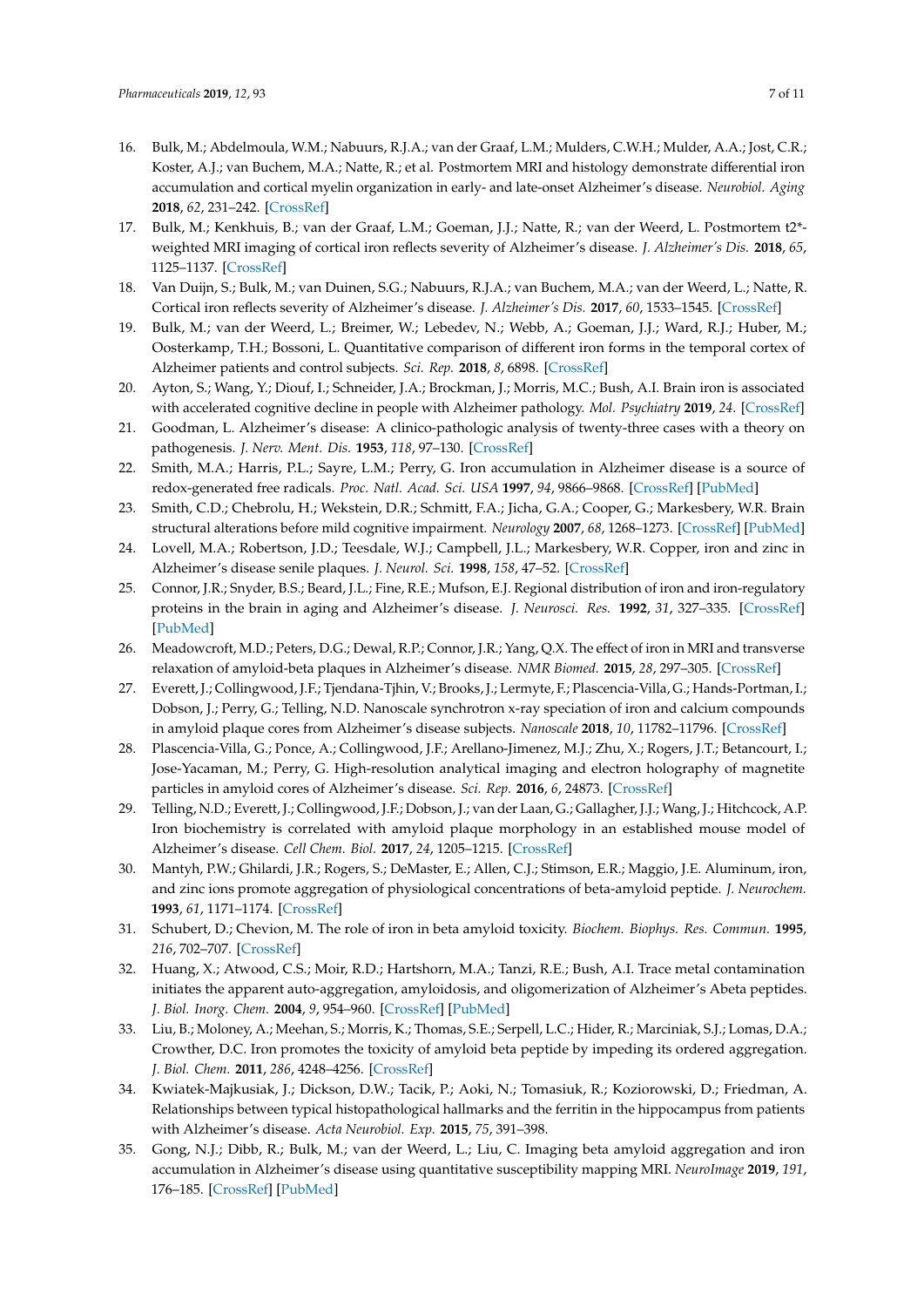- <span id="page-7-0"></span>36. Tahirbegi, I.B.; Pardo, W.A.; Alvira, M.; Mir, M.; Samitier, J. Amyloid Abeta 42, a promoter of magnetite nanoparticle formation in Alzheimer's disease. *Nanotechnology* **2016**, *27*, 465102. [\[CrossRef\]](http://dx.doi.org/10.1088/0957-4484/27/46/465102)
- <span id="page-7-1"></span>37. Huang, X.; Cuajungco, M.P.; Atwood, C.S.; Hartshorn, M.A.; Tyndall, J.D.; Hanson, G.R.; Stokes, K.C.; Leopold, M.; Multhaup, G.; Goldstein, L.E.; et al. Cu(ii) potentiation of Alzheimer Abeta neurotoxicity. Correlation with cell-free hydrogen peroxide production and metal reduction. *J. Biol. Chem.* **1999**, *274*, 37111–37116. [\[CrossRef\]](http://dx.doi.org/10.1074/jbc.274.52.37111) [\[PubMed\]](http://www.ncbi.nlm.nih.gov/pubmed/10601271)
- <span id="page-7-2"></span>38. Jomova, K.; Vondrakova, D.; Lawson, M.; Valko, M. Metals, oxidative stress and neurodegenerative disorders. *Mol. Cell. Biochem.* **2010**, *345*, 91–104. [\[CrossRef\]](http://dx.doi.org/10.1007/s11010-010-0563-x)
- <span id="page-7-3"></span>39. Rogers, J.T.; Leiter, L.M.; McPhee, J.; Cahill, C.M.; Zhan, S.S.; Potter, H.; Nilsson, L.N. Translation of the Alzheimer amyloid precursor protein mRNA is up-regulated by interleukin-1 through 5'-untranslated region sequences. *J. Biol. Chem.* **1999**, *274*, 6421–6431. [\[CrossRef\]](http://dx.doi.org/10.1074/jbc.274.10.6421)
- 40. Rogers, J.T.; Randall, J.D.; Cahill, C.M.; Eder, P.S.; Huang, X.; Gunshin, H.; Leiter, L.; McPhee, J.; Sarang, S.S.; Utsuki, T.; et al. An iron-responsive element type ii in the 5'-untranslated region of the Alzheimer's amyloid precursor protein transcript. *J. Biol. Chem.* **2002**, *277*, 45518–45528. [\[CrossRef\]](http://dx.doi.org/10.1074/jbc.M207435200) [\[PubMed\]](http://www.ncbi.nlm.nih.gov/pubmed/12198135)
- 41. Caldwell, J.H.; Klevanski, M.; Saar, M.; Muller, U.C. Roles of the amyloid precursor protein family in the peripheral nervous system. *Mech. Dev.* **2013**, *130*, 433–446. [\[CrossRef\]](http://dx.doi.org/10.1016/j.mod.2012.11.001)
- 42. Huang, Y.A.; Zhou, B.; Wernig, M.; Sudhof, T.C. Apoe2, apoe3, and apoe4 differentially stimulate app transcription and abeta secretion. *Cell* **2017**, *168*, 427–441. [\[CrossRef\]](http://dx.doi.org/10.1016/j.cell.2016.12.044) [\[PubMed\]](http://www.ncbi.nlm.nih.gov/pubmed/28111074)
- <span id="page-7-5"></span>43. Bodovitz, S.; Falduto, M.T.; Frail, D.E.; Klein, W.L. Iron levels modulate alpha-secretase cleavage of amyloid precursor protein. *J. Neurochem.* **1995**, *64*, 307–315. [\[CrossRef\]](http://dx.doi.org/10.1046/j.1471-4159.1995.64010307.x) [\[PubMed\]](http://www.ncbi.nlm.nih.gov/pubmed/7798927)
- 44. Silvestri, L.; Camaschella, C. A potential pathogenetic role of iron in Alzheimer's disease. *J. Cell. Mol. Med.* **2008**, *12*, 1548–1550. [\[CrossRef\]](http://dx.doi.org/10.1111/j.1582-4934.2008.00356.x) [\[PubMed\]](http://www.ncbi.nlm.nih.gov/pubmed/18466351)
- <span id="page-7-4"></span>45. Ward, R.J.; Zucca, F.A.; Duyn, J.H.; Crichton, R.R.; Zecca, L. The role of iron in brain ageing and neurodegenerative disorders. The Lancet. *Neurology* **2014**, *13*, 1045–1060. [\[PubMed\]](http://www.ncbi.nlm.nih.gov/pubmed/25231526)
- <span id="page-7-6"></span>46. Yamamoto, A.; Shin, R.W.; Hasegawa, K.; Naiki, H.; Sato, H.; Yoshimasu, F.; Kitamoto, T. Iron (iii) induces aggregation of hyperphosphorylated tau and its reduction to iron (ii) reverses the aggregation: Implications in the formation of neurofibrillary tangles of Alzheimer's disease. *J. Neurochem.* **2002**, *82*, 1137–1147. [\[CrossRef\]](http://dx.doi.org/10.1046/j.1471-4159.2002.t01-1-01061.x) [\[PubMed\]](http://www.ncbi.nlm.nih.gov/pubmed/12358761)
- 47. Lovell, M.A.; Xiong, S.; Xie, C.; Davies, P.; Markesbery, W.R. Induction of hyperphosphorylated tau in primary rat cortical neuron cultures mediated by oxidative stress and glycogen synthase kinase-3. *J. Alzheimer's Dis.* **2004**, *6*, 659–671, discussion 673–681. [\[CrossRef\]](http://dx.doi.org/10.3233/JAD-2004-6610)
- <span id="page-7-7"></span>48. Chan, A.; Shea, T.B. Dietary and genetically-induced oxidative stress alter tau phosphorylation: Influence of folate and apolipoprotein e deficiency. *J. Alzheimer's Dis.* **2006**, *9*, 399–405. [\[CrossRef\]](http://dx.doi.org/10.3233/JAD-2006-9405)
- <span id="page-7-8"></span>49. Amit, T.; Avramovich-Tirosh, Y.; Youdim, M.B.; Mandel, S. Targeting multiple Alzheimer's disease etiologies with multimodal neuroprotective and neurorestorative iron chelators. *FASEB J.* **2008**, *22*, 1296–1305. [\[CrossRef\]](http://dx.doi.org/10.1096/fj.07-8627rev)
- <span id="page-7-9"></span>50. Wang, D.; Hui, Y.; Peng, Y.; Tang, L.; Jin, J.; He, R.; Li, Y.; Zhang, S.; Li, L.; Zhou, Y.; et al. Overexpression of heme oxygenase 1 causes cognitive decline and affects pathways for tauopathy in mice. *J. Alzheimer's Dis.* **2015**, *43*, 519–534. [\[CrossRef\]](http://dx.doi.org/10.3233/JAD-140567)
- 51. Perry, G.; Nunomura, A.; Hirai, K.; Zhu, X.; Perez, M.; Avila, J.; Castellani, R.J.; Atwood, C.S.; Aliev, G.; Sayre, L.M.; et al. Is oxidative damage the fundamental pathogenic mechanism of Alzheimer's and other neurodegenerative diseases? *Free Radic. Biol. Med.* **2002**, *33*, 1475–1479. [\[CrossRef\]](http://dx.doi.org/10.1016/S0891-5849(02)01113-9)
- <span id="page-7-10"></span>52. Schipper, H.M.; Bennett, D.A.; Liberman, A.; Bienias, J.L.; Schneider, J.A.; Kelly, J.; Arvanitakis, Z. Glial heme oxygenase-1 expression in Alzheimer disease and mild cognitive impairment. *Neurobiol. Aging* **2006**, *27*, 252–261. [\[CrossRef\]](http://dx.doi.org/10.1016/j.neurobiolaging.2005.01.016) [\[PubMed\]](http://www.ncbi.nlm.nih.gov/pubmed/16399210)
- <span id="page-7-11"></span>53. Ayton, S.; Faux, N.G.; Bush, A.I.; Weiner, M.W.; Aisen, P.; Petersen, R.; Jack Jr, C.R.; Jagust, W.; Trojanowki, J.Q.; Toga, A.W. Ferritin levels in the cerebrospinal fluid predict Alzheimer's disease outcomes and are regulated by apoe. *Nat. Commun.* **2015**, *6*, 6760. [\[CrossRef\]](http://dx.doi.org/10.1038/ncomms7760) [\[PubMed\]](http://www.ncbi.nlm.nih.gov/pubmed/25988319)
- <span id="page-7-12"></span>54. Diouf, I.; Fazlollahi, A.; Bush, A.I.; Ayton, S.; Alzheimer's disease Neuroimaging, I. Cerebrospinal fluid ferritin levels predict brain hypometabolism in people with underlying beta-amyloid pathology. *Neurobiol. Dis.* **2019**, *124*, 335–339. [\[CrossRef\]](http://dx.doi.org/10.1016/j.nbd.2018.12.010) [\[PubMed\]](http://www.ncbi.nlm.nih.gov/pubmed/30557658)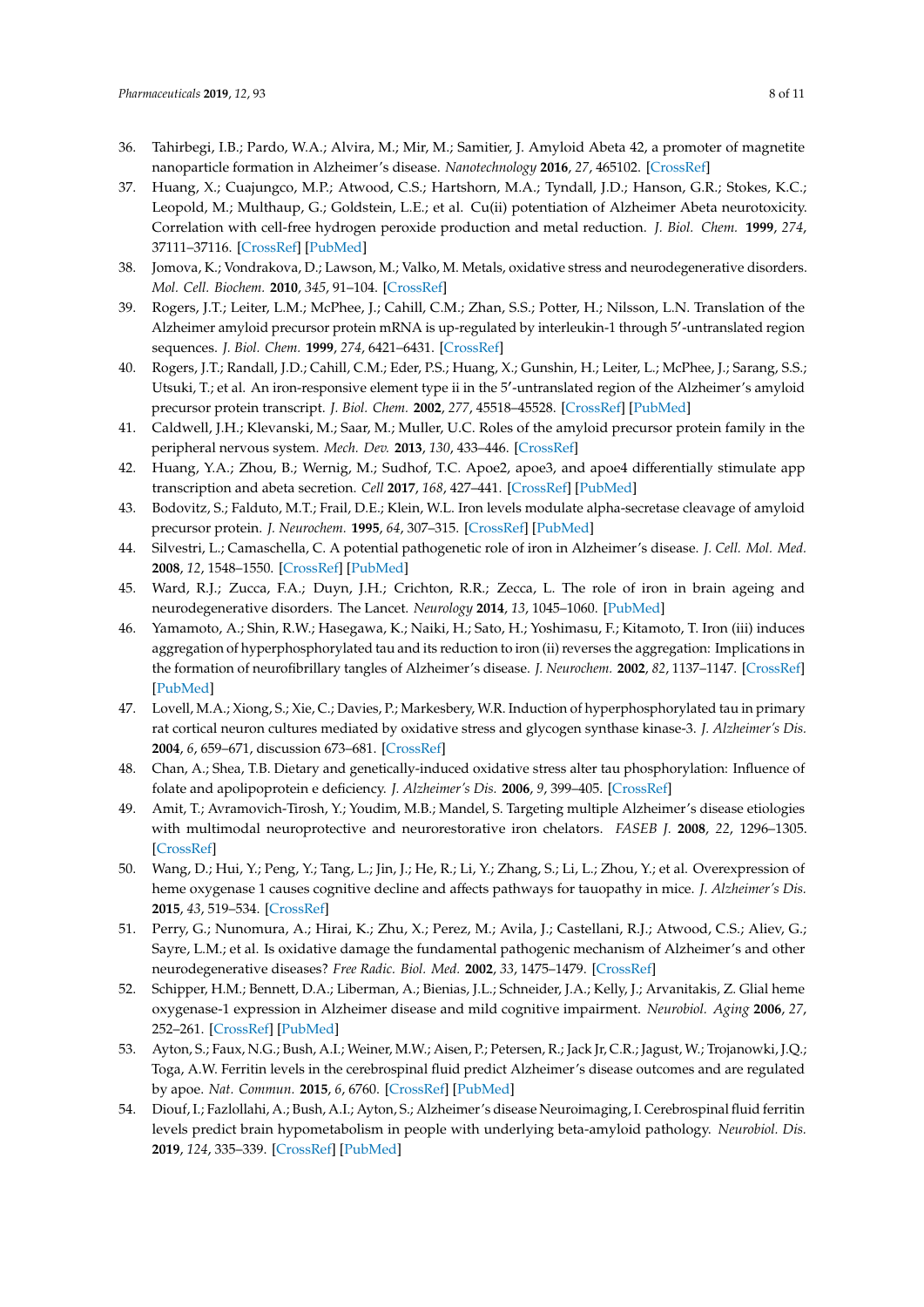- <span id="page-8-0"></span>55. Ayton, S.; Fazlollahi, A.; Bourgeat, P.; Raniga, P.; Ng, A.; Lim, Y.Y.; Diouf, I.; Farquharson, S.; Fripp, J.; Ames, D. Cerebral quantitative susceptibility mapping predicts amyloid-β-related cognitive decline. *Brain* **2017**, *140*, 2112–2119. [\[CrossRef\]](http://dx.doi.org/10.1093/brain/awx137) [\[PubMed\]](http://www.ncbi.nlm.nih.gov/pubmed/28899019)
- <span id="page-8-1"></span>56. Bussian, T.J.; Aziz, A.; Meyer, C.F.; Swenson, B.L.; van Deursen, J.M.; Baker, D.J. Clearance of senescent glial cells prevents tau-dependent pathology and cognitive decline. *Nature* **2018**, *562*, 578–582. [\[CrossRef\]](http://dx.doi.org/10.1038/s41586-018-0543-y) [\[PubMed\]](http://www.ncbi.nlm.nih.gov/pubmed/30232451)
- <span id="page-8-13"></span>57. Musi, N.; Valentine, J.M.; Sickora, K.R.; Baeuerle, E.; Thompson, C.S.; Shen, Q.; Orr, M.E. Tau protein aggregation is associated with cellular senescence in the brain. *Aging Cell* **2018**, *17*, e12840. [\[CrossRef\]](http://dx.doi.org/10.1111/acel.12840) [\[PubMed\]](http://www.ncbi.nlm.nih.gov/pubmed/30126037)
- <span id="page-8-2"></span>58. Zhang, P.; Kishimoto, Y.; Grammatikakis, I.; Gottimukkala, K.; Cutler, R.G.; Zhang, S.; Abdelmohsen, K.; Bohr, V.A.; Misra Sen, J.; Gorospe, M.; et al. Senolytic therapy alleviates Aβ-associated oligodendrocyte progenitor cell senescence and cognitive deficits in an Alzheimer's disease model. *Nat. Neurosci.* **2019**, *22*, 719–728. [\[CrossRef\]](http://dx.doi.org/10.1038/s41593-019-0372-9)
- <span id="page-8-3"></span>59. Hayflick, L. The limited in vitro lifetime of human diploid cell strains. *Exp. Cell Res.* **1965**, *37*, 614–636. [\[CrossRef\]](http://dx.doi.org/10.1016/0014-4827(65)90211-9)
- <span id="page-8-4"></span>60. Van Deursen, J.M. The role of senescent cells in ageing. *Nature* **2014**, *509*, 439–446. [\[CrossRef\]](http://dx.doi.org/10.1038/nature13193)
- <span id="page-8-5"></span>61. Dimri, G.P.; Lee, X.; Basile, G.; Acosta, M.; Scott, G.; Roskelley, C.; Medrano, E.E.; Linskens, M.; Rubelj, I.; Pereira-Smith, O.; et al. A biomarker that identifies senescent human cells in culture and in aging skin in vivo. *Proc. Natl. Acad. Sci. USA* **1995**, *92*, 9363–9367. [\[CrossRef\]](http://dx.doi.org/10.1073/pnas.92.20.9363)
- 62. Choi, J.; Shendrik, I.; Peacocke, M.; Peehl, D.; Buttyan, R.; Ikeguchi, E.F.; Katz, A.E.; Benson, M.C. Expression of senescence-associated beta-galactosidase in enlarged prostates from men with benign prostatic hyperplasia. *Urology* **2000**, *56*, 160–166. [\[CrossRef\]](http://dx.doi.org/10.1016/S0090-4295(00)00538-0)
- 63. Te Poele, R.H.; Okorokov, A.L.; Jardine, L.; Cummings, J.; Joel, S.P. DNA damage is able to induce senescence in tumor cells in vitro and in vivo. *Cancer Res.* **2002**, *62*, 1876–1883. [\[PubMed\]](http://www.ncbi.nlm.nih.gov/pubmed/11912168)
- 64. Vasile, E.; Tomita, Y.; Brown, L.F.; Kocher, O.; Dvorak, H.F. Differential expression of thymosin beta-10 by early passage and senescent vascular endothelium is modulated by VPF/VEGF: Evidence for senescent endothelial cells in vivo at sites of atherosclerosis. *FASEB J.* **2001**, *15*, 458–466. [\[CrossRef\]](http://dx.doi.org/10.1096/fj.00-0051com) [\[PubMed\]](http://www.ncbi.nlm.nih.gov/pubmed/11156961)
- <span id="page-8-6"></span>65. Minamino, T.; Miyauchi, H.; Yoshida, T.; Ishida, Y.; Yoshida, H.; Komuro, I. Endothelial cell senescence in human atherosclerosis. *Circulation* **2002**, *105*, 1541. [\[CrossRef\]](http://dx.doi.org/10.1161/01.CIR.0000013836.85741.17) [\[PubMed\]](http://www.ncbi.nlm.nih.gov/pubmed/11927518)
- <span id="page-8-7"></span>66. Jun, J.I.; Lau, L.F. The matricellular protein ccn1 induces fibroblast senescence and restricts fibrosis in cutaneous wound healing. *Nat. Cell Biol.* **2010**, *12*, 676–685. [\[CrossRef\]](http://dx.doi.org/10.1038/ncb2070) [\[PubMed\]](http://www.ncbi.nlm.nih.gov/pubmed/20526329)
- <span id="page-8-8"></span>67. Demaria, M.; Ohtani, N.; Youssef, S.A.; Rodier, F.; Toussaint, W.; Mitchell, J.R.; Laberge, R.M.; Vijg, J.; Van Steeg, H.; Dolle, M.E.; et al. An essential role for senescent cells in optimal wound healing through secretion of pdgf-aa. *Dev. Cell* **2014**, *31*, 722–733. [\[CrossRef\]](http://dx.doi.org/10.1016/j.devcel.2014.11.012) [\[PubMed\]](http://www.ncbi.nlm.nih.gov/pubmed/25499914)
- <span id="page-8-9"></span>68. Krizhanovsky, V.; Yon, M.; Dickins, R.A.; Hearn, S.; Simon, J.; Miething, C.; Yee, H.; Zender, L.; Lowe, S.W. Senescence of activated stellate cells limits liver fibrosis. *Cell* **2008**, *134*, 657–667. [\[CrossRef\]](http://dx.doi.org/10.1016/j.cell.2008.06.049)
- <span id="page-8-10"></span>69. Rajagopalan, S.; Long, E.O. Cellular senescence induced by cd158d reprograms natural killer cells to promote vascular remodeling. *Proc. Natl. Acad. Sci. USA* **2012**, *109*, 20596–20601. [\[CrossRef\]](http://dx.doi.org/10.1073/pnas.1208248109)
- <span id="page-8-11"></span>70. Storer, M.; Mas, A.; Robert-Moreno, A.; Pecoraro, M.; Ortells, M.C.; Di Giacomo, V.; Yosef, R.; Pilpel, N.; Krizhanovsky, V.; Sharpe, J.; et al. Senescence is a developmental mechanism that contributes to embryonic growth and patterning. *Cell* **2013**, *155*, 1119–1130. [\[CrossRef\]](http://dx.doi.org/10.1016/j.cell.2013.10.041)
- <span id="page-8-12"></span>71. Baker, D.J.; Childs, B.G.; Durik, M.; Wijers, M.E.; Sieben, C.J.; Zhong, J.; Saltness, R.A.; Jeganathan, K.B.; Verzosa, G.C.; Pezeshki, A.; et al. Naturally occurring p16(ink4a)-positive cells shorten healthy lifespan. *Nature* **2016**, *530*, 184–189. [\[CrossRef\]](http://dx.doi.org/10.1038/nature16932)
- 72. Baker, D.J.; Wijshake, T.; Tchkonia, T.; LeBrasseur, N.K.; Childs, B.G.; van de Sluis, B.; Kirkland, J.L.; van Deursen, J.M. Clearance of p16ink4a-positive senescent cells delays ageing-associated disorders. *Nature* **2011**, *479*, 232–236. [\[CrossRef\]](http://dx.doi.org/10.1038/nature10600) [\[PubMed\]](http://www.ncbi.nlm.nih.gov/pubmed/22048312)
- 73. Yousefzadeh, M.J.; Zhu, Y.; McGowan, S.J.; Angelini, L.; Fuhrmann-Stroissnigg, H.; Xu, M.; Ling, Y.Y.; Melos, K.I.; Pirtskhalava, T.; Inman, C.L.; et al. Fisetin is a senotherapeutic that extends health and lifespan. *EBioMedicine* **2018**, *36*, 18–28. [\[CrossRef\]](http://dx.doi.org/10.1016/j.ebiom.2018.09.015) [\[PubMed\]](http://www.ncbi.nlm.nih.gov/pubmed/30279143)
- 74. Baar, M.P.; Brandt, R.M.C.; Putavet, D.A.; Klein, J.D.D.; Derks, K.W.J.; Bourgeois, B.R.M.; Stryeck, S.; Rijksen, Y.; van Willigenburg, H.; Feijtel, D.A.; et al. Targeted apoptosis of senescent cells restores tissue homeostasis in response to chemotoxicity and aging. *Cell* **2017**, *169*, 132–147. [\[CrossRef\]](http://dx.doi.org/10.1016/j.cell.2017.02.031) [\[PubMed\]](http://www.ncbi.nlm.nih.gov/pubmed/28340339)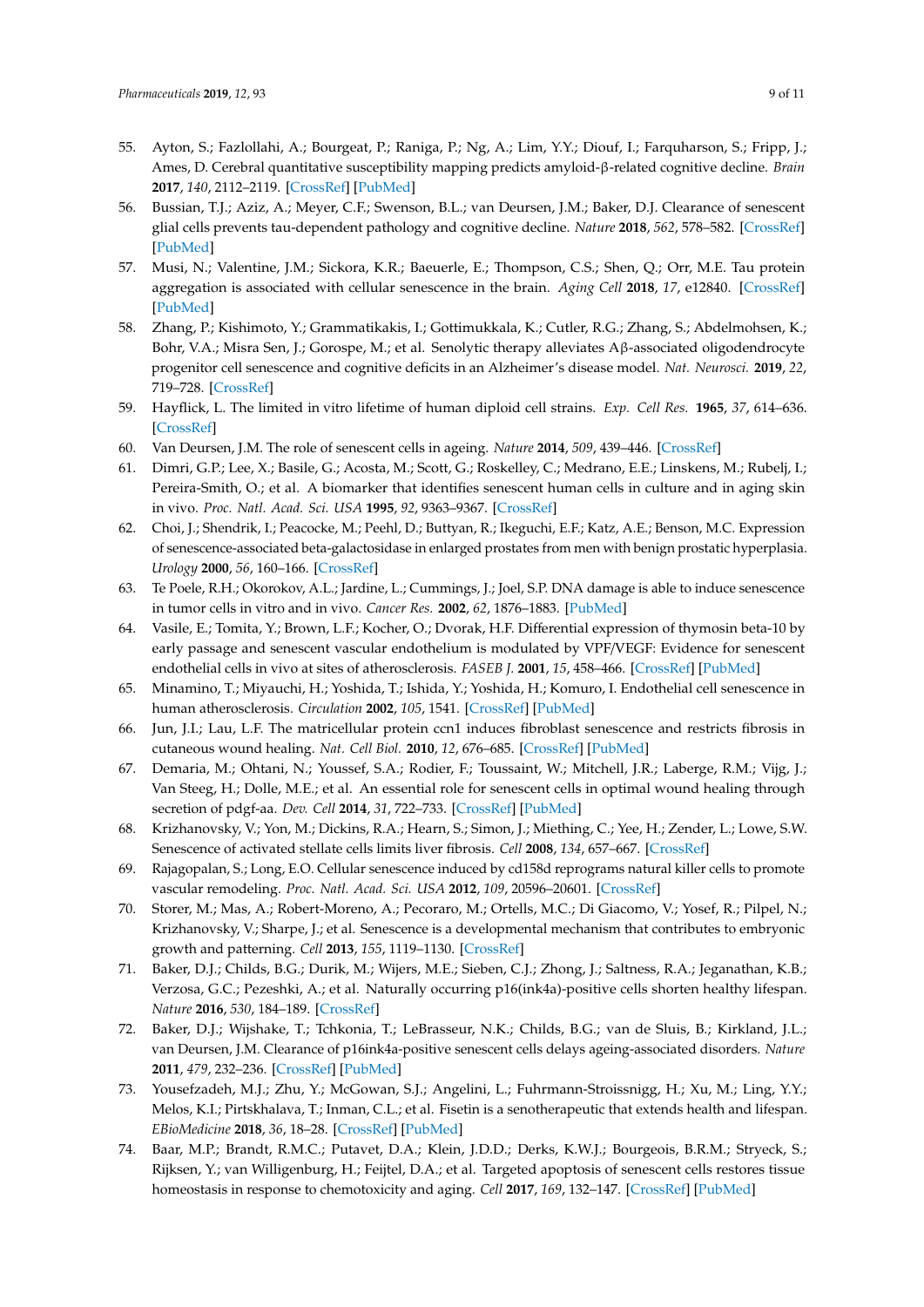- <span id="page-9-2"></span>75. Baker, D.J.; Petersen, R.C. Cellular senescence in brain aging and neurodegenerative diseases: Evidence and perspectives. *J. Clin. Investig.* **2018**, *128*, 1208–1216. [\[CrossRef\]](http://dx.doi.org/10.1172/JCI95145)
- <span id="page-9-10"></span>76. Schafer, M.J.; White, T.A.; Iijima, K.; Haak, A.J.; Ligresti, G.; Atkinson, E.J.; Oberg, A.L.; Birch, J.; Salmonowicz, H.; Zhu, Y.; et al. Cellular senescence mediates fibrotic pulmonary disease. *Nat. Commun.* **2017**, *8*, 14532. [\[CrossRef\]](http://dx.doi.org/10.1038/ncomms14532) [\[PubMed\]](http://www.ncbi.nlm.nih.gov/pubmed/28230051)
- 77. Ogrodnik, M.; Miwa, S.; Tchkonia, T.; Tiniakos, D.; Wilson, C.L.; Lahat, A.; Day, C.P.; Burt, A.; Palmer, A.; Anstee, Q.M.; et al. Cellular senescence drives age-dependent hepatic steatosis. *Nat. Commun.* **2017**, *8*, 15691. [\[CrossRef\]](http://dx.doi.org/10.1038/ncomms15691)
- 78. Chang, J.; Wang, Y.; Shao, L.; Laberge, R.M.; Demaria, M.; Campisi, J.; Janakiraman, K.; Sharpless, N.E.; Ding, S.; Feng, W.; et al. Clearance of senescent cells by abt263 rejuvenates aged hematopoietic stem cells in mice. *Nat. Med.* **2016**, *22*, 78–83. [\[CrossRef\]](http://dx.doi.org/10.1038/nm.4010)
- 79. Roos, C.M.; Zhang, B.; Palmer, A.K.; Ogrodnik, M.B.; Pirtskhalava, T.; Thalji, N.M.; Hagler, M.; Jurk, D.; Smith, L.A.; Casaclang-Verzosa, G.; et al. Chronic senolytic treatment alleviates established vasomotor dysfunction in aged or atherosclerotic mice. *Aging Cell* **2016**, *15*, 973–977. [\[CrossRef\]](http://dx.doi.org/10.1111/acel.12458)
- 80. Zhu, Y.; Tchkonia, T.; Fuhrmann-Stroissnigg, H.; Dai, H.M.; Ling, Y.Y.; Stout, M.B.; Pirtskhalava, T.; Giorgadze, N.; Johnson, K.O.; Giles, C.B.; et al. Identification of a novel senolytic agent, navitoclax, targeting the bcl-2 family of anti-apoptotic factors. *Aging Cell* **2016**, *15*, 428–435. [\[CrossRef\]](http://dx.doi.org/10.1111/acel.12445)
- <span id="page-9-0"></span>81. Zhu, Y.; Tchkonia, T.; Pirtskhalava, T.; Gower, A.C.; Ding, H.; Giorgadze, N.; Palmer, A.K.; Ikeno, Y.; Hubbard, G.B.; Lenburg, M.; et al. The achilles' heel of senescent cells: From transcriptome to senolytic drugs. *Aging Cell* **2015**, *14*, 644–658. [\[CrossRef\]](http://dx.doi.org/10.1111/acel.12344)
- <span id="page-9-12"></span>82. Masaldan, S.; Clatworthy, S.A.S.; Gamell, C.; Meggyesy, P.M.; Rigopoulos, A.T.; Haupt, S.; Haupt, Y.; Denoyer, D.; Adlard, P.A.; Bush, A.I.; et al. Iron accumulation in senescent cells is coupled with impaired ferritinophagy and inhibition of ferroptosis. *Redox Biol.* **2018**, *14*, 100–115. [\[CrossRef\]](http://dx.doi.org/10.1016/j.redox.2017.08.015) [\[PubMed\]](http://www.ncbi.nlm.nih.gov/pubmed/28888202)
- <span id="page-9-1"></span>83. Saint-Germain, E.; Mignacca, L.; Vernier, M.; Bobbala, D.; Ilangumaran, S.; Ferbeyre, G. Socs1 regulates senescence and ferroptosis by modulating the expression of p53 target genes. *Aging* **2017**, *9*, 2137–2162. [\[CrossRef\]](http://dx.doi.org/10.18632/aging.101306) [\[PubMed\]](http://www.ncbi.nlm.nih.gov/pubmed/29081404)
- <span id="page-9-3"></span>84. Zou, Y.; Zhang, N.; Ellerby, L.M.; Davalos, A.R.; Zeng, X.; Campisi, J.; Desprez, P.Y. Responses of human embryonic stem cells and their differentiated progeny to ionizing radiation. *Biochem. Biophys. Res. Commun.* **2012**, *426*, 100–105. [\[CrossRef\]](http://dx.doi.org/10.1016/j.bbrc.2012.08.043) [\[PubMed\]](http://www.ncbi.nlm.nih.gov/pubmed/22917535)
- 85. Pertusa, M.; Garcia-Matas, S.; Rodriguez-Farre, E.; Sanfeliu, C.; Cristofol, R. Astrocytes aged in vitro show a decreased neuroprotective capacity. *J. Neurochem.* **2007**, *101*, 794–805. [\[CrossRef\]](http://dx.doi.org/10.1111/j.1471-4159.2006.04369.x) [\[PubMed\]](http://www.ncbi.nlm.nih.gov/pubmed/17250685)
- <span id="page-9-4"></span>86. Bitto, A.; Sell, C.; Crowe, E.; Lorenzini, A.; Malaguti, M.; Hrelia, S.; Torres, C. Stress-induced senescence in human and rodent astrocytes. *Exp. Cell Res.* **2010**, *316*, 2961–2968. [\[CrossRef\]](http://dx.doi.org/10.1016/j.yexcr.2010.06.021) [\[PubMed\]](http://www.ncbi.nlm.nih.gov/pubmed/20620137)
- <span id="page-9-5"></span>87. Bhat, R.; Crowe, E.P.; Bitto, A.; Moh, M.; Katsetos, C.D.; Garcia, F.U.; Johnson, F.B.; Trojanowski, J.Q.; Sell, C.; Torres, C. Astrocyte senescence as a component of Alzheimer's disease. *PLoS ONE* **2012**, *7*, e45069. [\[CrossRef\]](http://dx.doi.org/10.1371/journal.pone.0045069) [\[PubMed\]](http://www.ncbi.nlm.nih.gov/pubmed/22984612)
- <span id="page-9-6"></span>88. Nicaise, A.M.; Wagstaff, L.J.; Willis, C.M.; Paisie, C.; Chandok, H.; Robson, P.; Fossati, V.; Williams, A.; Crocker, S.J. Cellular senescence in progenitor cells contributes to diminished remyelination potential in progressive multiple sclerosis. *Proc. Natl. Acad. Sci. USA* **2019**, *116*, 9030–9039. [\[CrossRef\]](http://dx.doi.org/10.1073/pnas.1818348116)
- <span id="page-9-7"></span>89. Ogrodnik, M.; Zhu, Y.; Langhi, L.G.P.; Tchkonia, T.; Kruger, P.; Fielder, E.; Victorelli, S.; Ruswhandi, R.A.; Giorgadze, N.; Pirtskhalava, T.; et al. Obesity-induced cellular senescence drives anxiety and impairs neurogenesis. *Cell Metab.* **2019**, *29*, 1061–1077. [\[CrossRef\]](http://dx.doi.org/10.1016/j.cmet.2018.12.008)
- <span id="page-9-8"></span>90. Tominaga, T.; Shimada, R.; Okada, Y.; Kawamata, T.; Kibayashi, K. Senescence-associated-beta-galactosidase staining following traumatic brain injury in the mouse cerebrum. *PLoS ONE* **2019**, *14*, e0213673. [\[CrossRef\]](http://dx.doi.org/10.1371/journal.pone.0213673)
- <span id="page-9-9"></span>91. Chong, M.; Yin, T.; Chen, R.; Xiang, H.; Yuan, L.; Ding, Y.; Pan, C.C.; Tang, Z.; Alexander, P.B.; Li, Q.J. CD36 initiates the secretory phenotype during the establishment of cellular senescence. *EMBO Rep.* **2018**, *19*, e45274. [\[CrossRef\]](http://dx.doi.org/10.15252/embr.201745274)
- <span id="page-9-11"></span>92. Justice, J.N.; Nambiar, A.M.; Tchkonia, T.; LeBrasseur, N.K.; Pascual, R.; Hashmi, S.K.; Prata, L.; Masternak, M.M.; Kritchevsky, S.B.; Musi, N.; et al. Senolytics in idiopathic pulmonary fibrosis: Results from a first-in-human, open-label, pilot study. *EBioMedicine* **2019**, *40*, 554–563. [\[CrossRef\]](http://dx.doi.org/10.1016/j.ebiom.2018.12.052) [\[PubMed\]](http://www.ncbi.nlm.nih.gov/pubmed/30616998)
- <span id="page-9-13"></span>93. Killilea, D.W.; Wong, S.L.; Cahaya, H.S.; Atamna, H.; Ames, B.N. Iron accumulation during cellular senescence. *Ann. N. Y. Acad. Sci.* **2004**, *1019*, 365–367. [\[CrossRef\]](http://dx.doi.org/10.1196/annals.1297.063) [\[PubMed\]](http://www.ncbi.nlm.nih.gov/pubmed/15247045)